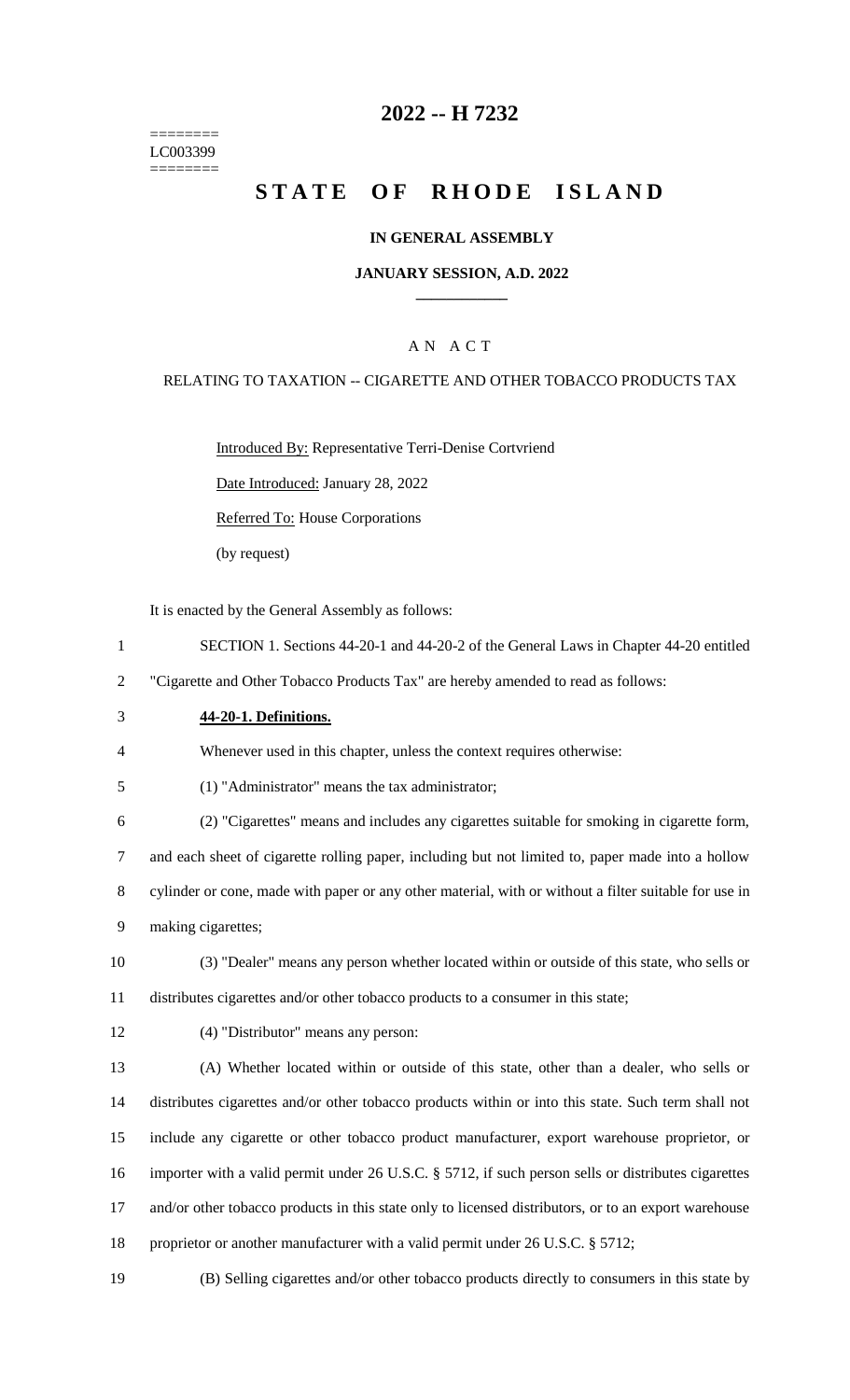means of at least twenty-five (25) vending machines;

 (C) Engaged in this state in the business of manufacturing cigarettes and/or other tobacco products or any person engaged in the business of selling cigarettes and/or other tobacco products to dealers, or to other persons, for the purpose of resale only; provided, that seventy-five percent (75%) of all cigarettes and/or other tobacco products sold by that person in this state are sold to dealers or other persons for resale and selling cigarettes and/or other tobacco products directly to at least forty (40) dealers or other persons for resale; or

 (D) Maintaining one or more regular places of business in this state for that purpose; provided, that seventy-five percent (75%) of the sold cigarettes and/or other tobacco products are purchased directly from the manufacturer and selling cigarettes and/or other tobacco products directly to at least forty (40) dealers or other persons for resale;

 (5) "Importer" means any person who imports into the United States, either directly or indirectly, a finished cigarette or other tobacco product for sale or distribution;

 (6) "Licensed," when used with reference to a manufacturer, importer, distributor or dealer, means only those persons who hold a valid and current license issued under § 44-20-2 for the type of business being engaged in. When the term "licensed" is used before a list of entities, such as "licensed manufacturer, importer, wholesale dealer, or retailer dealer," such term shall be deemed to apply to each entity in such list;

 (7) "Manufacturer" means any person who manufactures, fabricates, assembles, processes, or labels a finished cigarette and/or other tobacco products;

 (8) "Other tobacco products" (OTP) means any cigars (excluding Little Cigars, as defined in § 44-20.2-1, which are subject to cigarette tax), cheroots, stogies, smoking tobacco (including granulated, plug cut, crimp cut, ready rubbed and any other kinds and forms of tobacco suitable for smoking in a pipe or otherwise), chewing tobacco (including Cavendish, twist, plug, scrap and any other kinds and forms of tobacco suitable for chewing), any and all forms of hookah, shisha and "mu'assel" tobacco, snuff, and shall include any other articles or products made of or containing tobacco, in whole or in part, or any tobacco substitute, except cigarettes;

 (9) "Person" means any individual, including an employee or agent, firm, fiduciary, partnership, corporation, trust, or association, however formed;

 (10) "Pipe" means an apparatus made of any material used to burn or vaporize products so that the smoke or vapors can be inhaled or ingested by the user;

 (11) "Place of business" means any location where cigarettes and/or other tobacco products are sold, stored, or kept, including, but not limited to; any storage room, attic, basement, garage or other facility immediately adjacent to the location. It also includes any receptacle, hide, vessel,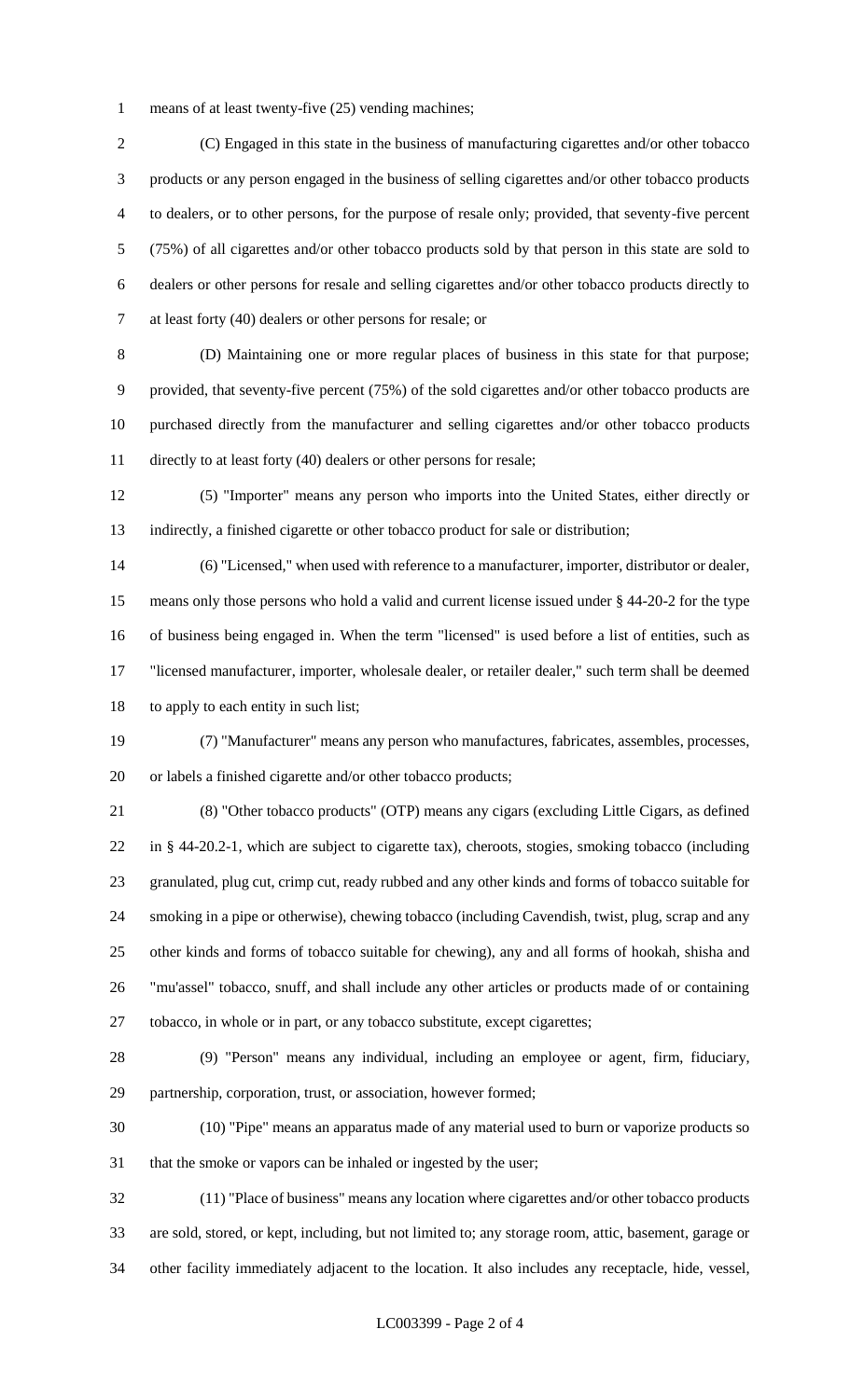- vehicle, airplane, train, or vending machine;
- 

(i) For mobile tobacco sales, an automobile or truck shall be considered a place of business.

 (12) "Sale" or "sell" means gifts, exchanges, and barter of cigarettes and/or other tobacco products. The act of holding, storing, or keeping cigarettes and/or other tobacco products at a place of business for any purpose shall be presumed to be holding the cigarettes and/or other tobacco products for sale. Furthermore, any sale of cigarettes and/or other tobacco products by the servants, employees, or agents of the licensed dealer during business hours at the place of business shall be presumed to be a sale by the licensee;

 (13) "Stamp" means the impression, device, stamp, label, or print manufactured, printed, or made as prescribed by the administrator to be affixed to packages of cigarettes, as evidence of the payment of the tax provided by this chapter or to indicate that the cigarettes are intended for a sale or distribution in this state that is exempt from state tax under the provisions of state law; and also includes impressions made by metering machines authorized to be used under the provisions of this chapter.

#### **44-20-2. Importer, distributor, and dealer licenses required -- Licenses required.**

 Each person engaging in the business of selling cigarette and/or any tobacco products in this state, including any distributor or dealer, shall secure a license from the administrator before engaging in that business, or continuing to engage in it. A separate application and license is 19 required for each place of business, including an automobile or truck for mobile tobacco sales, as 20 set forth in § 44-20-1, operated by a distributor or dealer; provided, that an operator of vending machines for cigarette products is not required to obtain a distributor's license for each machine. If the applicant for a license does not have a place of business in this state, the license shall be issued for such applicant's principal place of business, wherever located. A licensee shall notify the 24 administrator within thirty (30) days in the event that it changes its principal place of business. A separate license is required for each class of business if the applicant is engaged in more than one 26 of the activities required to be licensed by this section. No person shall maintain or operate or cause to be operated a vending machine for cigarette products without procuring a dealer's license for each machine.

SECTION 2. This act shall take effect upon passage.

======== LC003399 ========